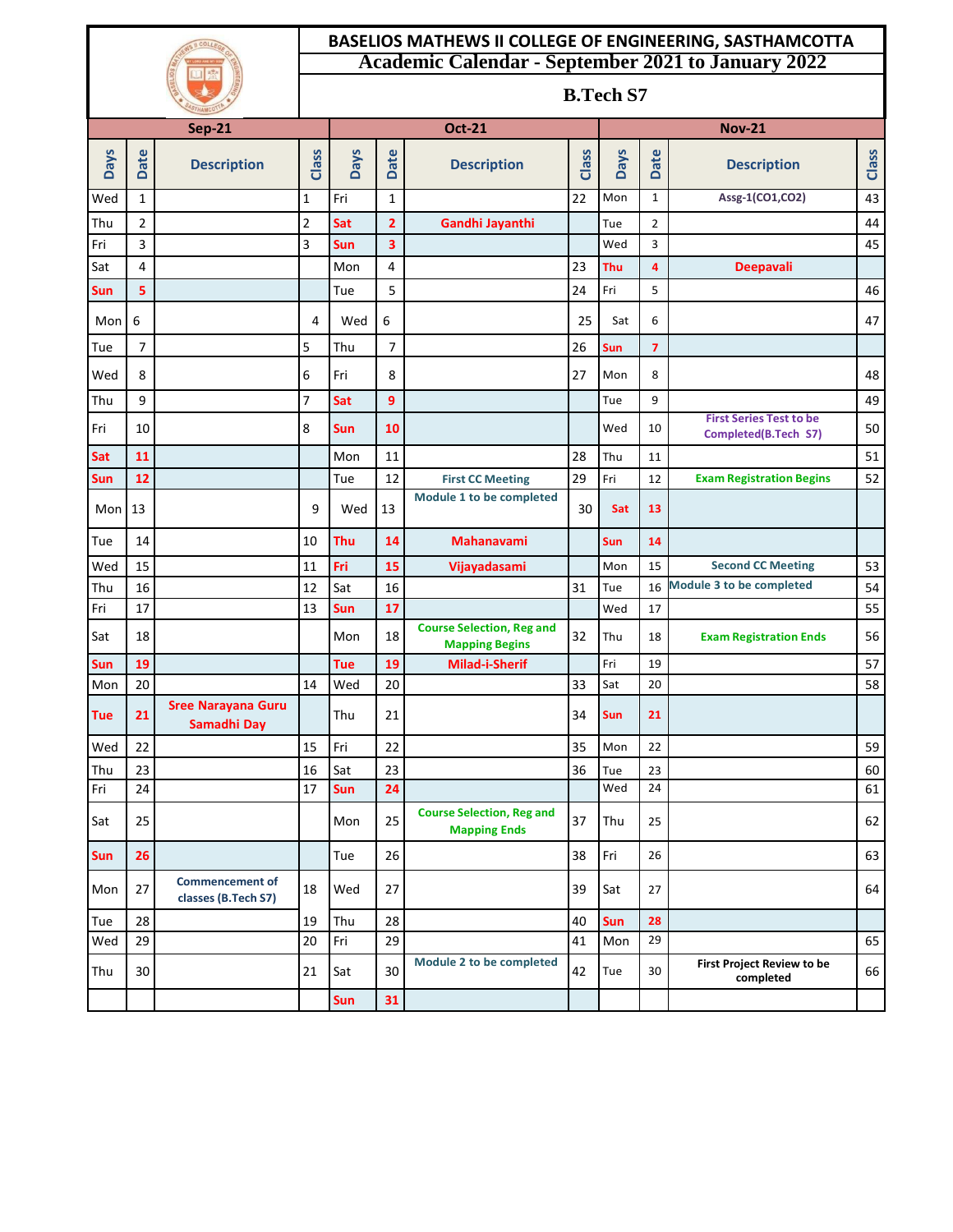### **BASELIOS MATHEWS II COLLEGE OF ENGINEERING, SASTHAMCOTTA Academic Calendar - September 2021 to January 2022**

| COLLEC<br>V LORD AND MY GO |
|----------------------------|
|                            |
|                            |

#### **B.Tech S7**

|             |                |                                                       |    |             |                | $P_{\rm t}$ . The state $\sigma$                 |       |
|-------------|----------------|-------------------------------------------------------|----|-------------|----------------|--------------------------------------------------|-------|
|             |                | <b>Dec-21</b>                                         |    |             |                | <b>Jan-22</b>                                    |       |
| <b>Days</b> | <b>Date</b>    | <b>Description</b>                                    |    | <b>Days</b> | Date           | <b>Description</b>                               | Class |
| Wed         | $\mathbf{1}$   | Assg-2(CO3,CO4)                                       |    | Sat         | $\mathbf 1$    |                                                  | 86    |
| Thu         | $\overline{2}$ | Module 4 to be completed                              | 68 | Sun         | $\overline{2}$ |                                                  |       |
| Fri         | 3              |                                                       | 69 | Mon         | 3              |                                                  | 87    |
| Sat         | 4              |                                                       | 70 | Tue         | 4              | Second Project Review to be completed            | 88    |
| Sun         | 5              |                                                       |    | Wed         | 5              |                                                  | 89    |
| Mon         | 6              |                                                       | 71 | Thu         | 6              |                                                  | 90    |
| Tue         | $\overline{7}$ |                                                       | 72 | Fri         | $\overline{7}$ | Assg-3(CO5,CO6)                                  | 91    |
| Wed         | 8              |                                                       | 73 | Sat         | 8              |                                                  |       |
| Thu         | 9              |                                                       | 74 | Sun         | 9              |                                                  |       |
| Fri         | 10             | <b>Third CC Meeting</b>                               | 75 | Mon         | 10             | Module 6 to be completed                         | 92    |
| <b>Sat</b>  | 11             |                                                       |    | Tue         | 11             | <b>Publish IA Marks (B.Tech S7)</b>              | 93    |
| <b>Sun</b>  | 12             |                                                       |    | Wed         | 12             | <b>Class ends Publish Attendance (B.Tech S7)</b> | 94    |
| Mon         | <b>13</b>      |                                                       | 76 | Thu         | 13             |                                                  | 95    |
| Tue         | 14             |                                                       | 77 | Fri         | 14             | <b>Pongal</b>                                    |       |
| Wed         | 15             |                                                       | 78 | Sat         | 15             |                                                  |       |
| Thu         | 16             |                                                       | 79 | Sun         | <b>16</b>      |                                                  |       |
| Fri         | 17             | Module 5 to be completed                              | 80 | Mon         | 17             |                                                  |       |
| Sat         | 18             |                                                       |    | Tue         | 18             |                                                  |       |
| Sun         | 19             |                                                       |    | Wed         | 19             |                                                  |       |
| <b>Mon</b>  | 20             |                                                       |    | Thu         | 20             |                                                  |       |
| <b>Tue</b>  | 21             |                                                       |    | Fri         | 21             |                                                  |       |
| <b>Wed</b>  | 22             |                                                       |    | Sat         | 22             |                                                  |       |
| Thu         | 23             |                                                       |    | Sun         | 23             |                                                  |       |
| Fri         | 24             |                                                       |    | Mon         | 24             | <b>End Sem Exam Starts (B.Tech S7)</b>           |       |
| Sat         | 25             | <b>Christmas</b>                                      |    | Tue         | 25             |                                                  |       |
| <b>Sun</b>  | 26             |                                                       |    | Wed         | 26             | <b>Republic Day</b>                              |       |
| Mon         | 27             |                                                       | 81 | Thu         | 27             |                                                  |       |
| Tue         | 28             |                                                       | 82 | Fri         | 28             |                                                  |       |
| Wed         | 29             |                                                       | 83 | Sat         | 29             |                                                  |       |
| Thu         | 30             |                                                       | 84 | <b>Sun</b>  | 30             |                                                  |       |
| <b>Fri</b>  | 31             | <b>Second Series Test to be Completed (B.Tech S7)</b> | 85 | Mon         | 31             |                                                  |       |